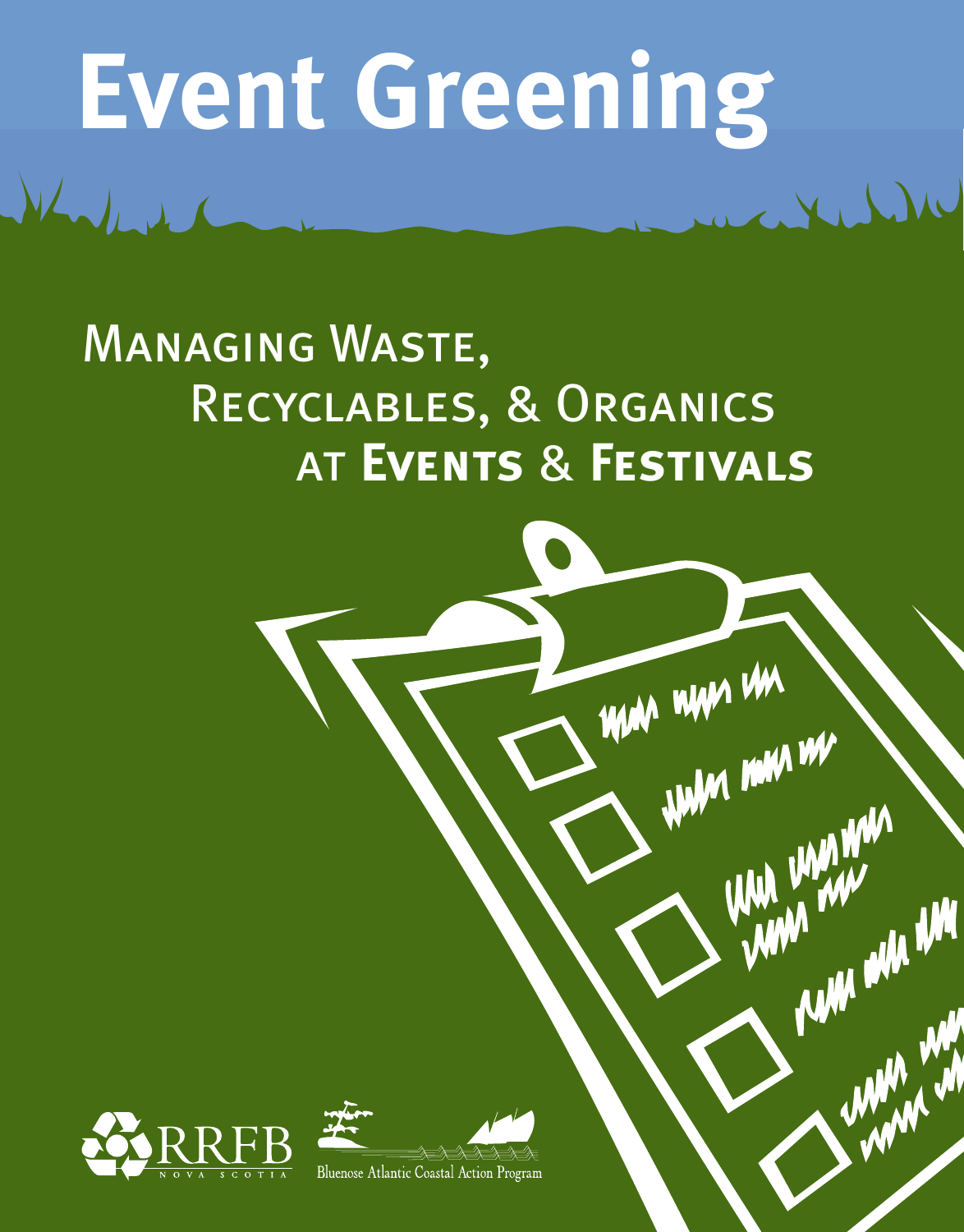

*Thanks to the extraordinary efforts of government at both the provincial and municipal level and the dedicated participation of residents, Nova Scotia is a world leader in recycling and composting.*

*More than 700 festivals and events are held in Nova Scotia every year, and much of the waste from these public gatherings is composed of materials that are banned from disposal. Just as residents already do in their homes, wasteresources from public events should be managed under the principles of waste reduction, reuse, recycling, and composting.* 

*This guide will help event organizers get a handle on waste management. Individuals and organizations are encouraged to reproduce this guide; however, the content cannot be modified and/or republished without the written permission of RRFB Nova Scotia.*

#### **Acknowledgments**

Development of this guide is a result of the effort and cooperation of RRFB Nova Scotia and the Bluenose Atlantic Coastal Action Program (Bluenose ACAP).

RRFB Nova Scotia is a not-for-profit organization that administers certain components of the province's Solid Waste-Resource Management Strategy. RRFB Nova Scotia works with municipalities, government, and industry to ensure that Nova Scotians receive the maximum environmental and economic benefits associated with waste management and resource recovery. Contact RRFB Nova Scotia at 1-877-313-RRFB (7732) or visit www.rrfb.com.

Bluenose ACAP is a non-profit charitable organization that promotes restoration, enhancement, and conservation of the ecosystem through research, education, and action.



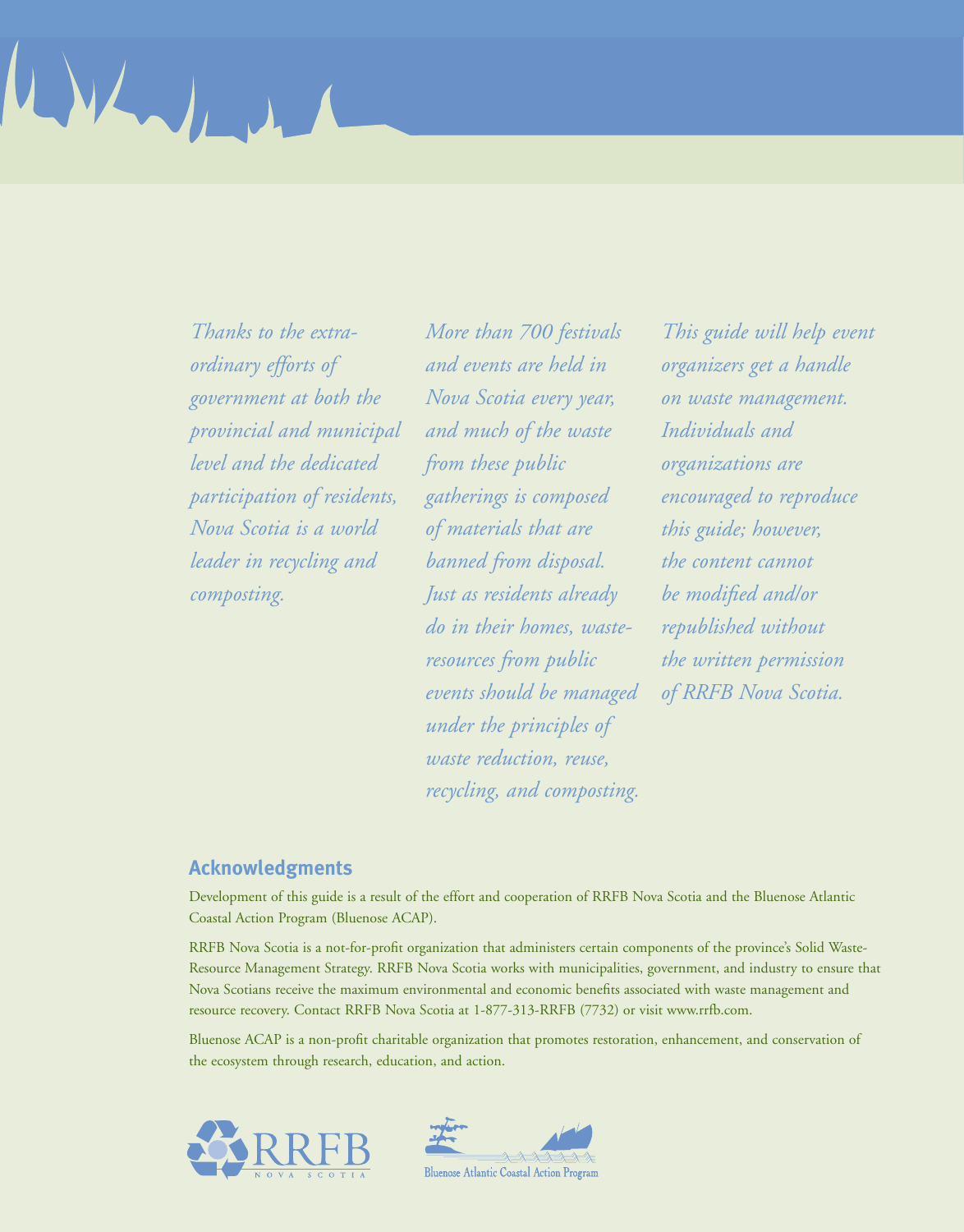### **CONTENTS**

Nova Scotia is proud to host a wide variety of festivals and events throughout the year, from neighbourhood suppers at community halls and churches to larger celebrations for residents and tourists. Regardless of the size of your event, following these 5 steps to "green" your event can provide a better environment for the public to enjoy.

**For the purpose of this guide, event greening shall be defined as integrating waste reduction, reuse, recycling, and composting principles and programs into the event.**

| <b>Research and Planning</b>                                                                      | 2  |
|---------------------------------------------------------------------------------------------------|----|
| Identify your stakeholders and collect information about waste management practices in your area. |    |
| <b>Partnerships</b>                                                                               | 6  |
| What to consider when contracting vendors and waste management service providers.                 |    |
| <b>Communication</b>                                                                              | 8  |
| Promote and publicize the greening of your event.                                                 |    |
| <b>Monitoring</b>                                                                                 |    |
| Things you will need to do during the event.                                                      |    |
| <b>Clean-Up and Evaluation</b>                                                                    | 10 |
| Wrapping up after the crowds have gone home.                                                      |    |
| <b>Checklist</b>                                                                                  | 11 |
| <b>Quick Tips</b>                                                                                 | 12 |

*We hope that you will find this guide useful as you work on making your own event an example to the rest of the province and the world!*

acity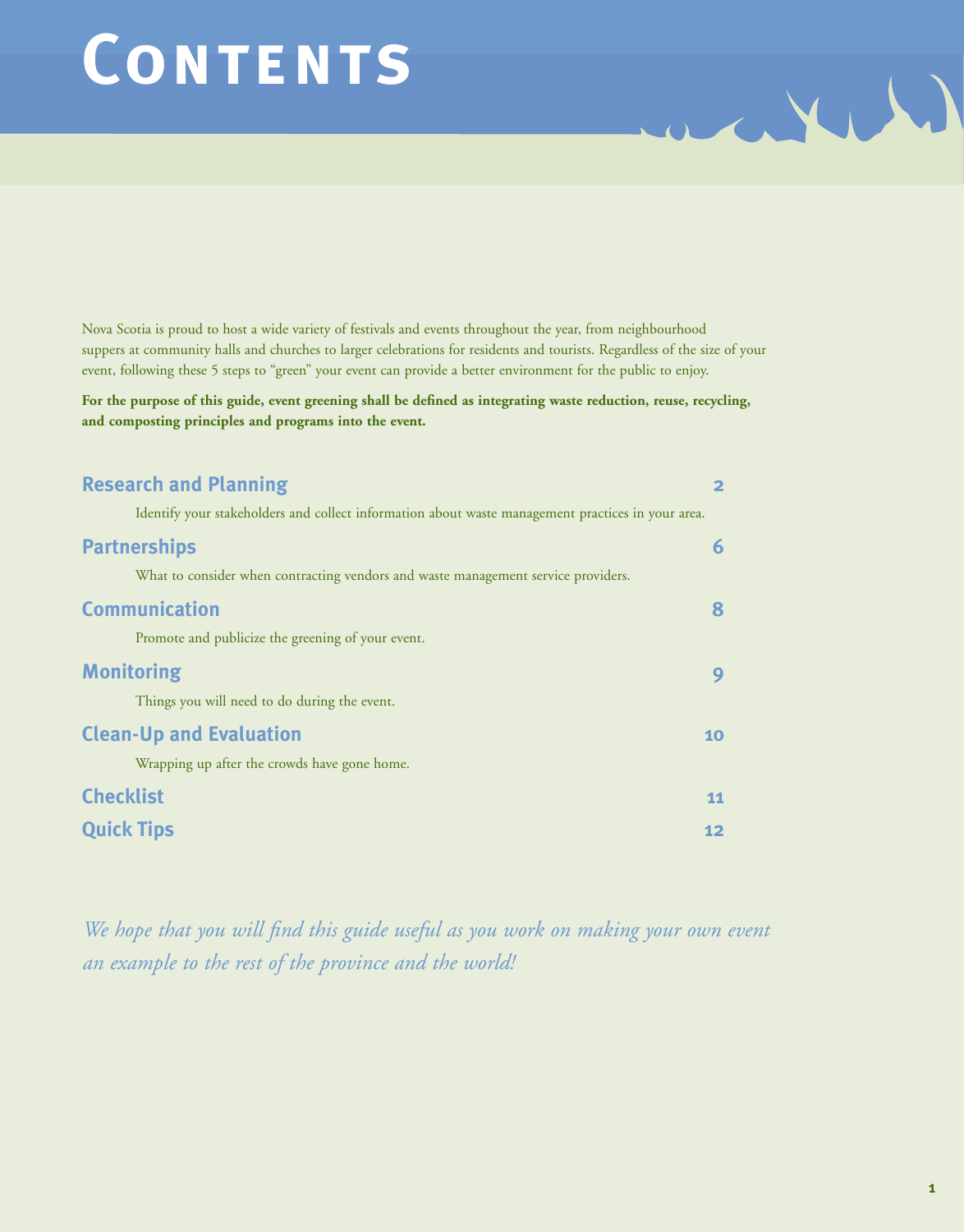# **Research & Planning**

Successful events are generally the result of careful research and planning that begins long before the event is scheduled. The fact that you are reading this guide shows that you are aware of this important principle. The following are some considerations to help you put the decision to green your event into action.

#### **Identify your Stakeholders and the Role they can Play**

Stakeholders are individuals, organizations, businesses or community groups that might have an interest in your event. Your stakeholders can help with the organization of a green event, so you should determine early on who they are and identify what role they might be able to play. Your stakeholders may include the following: local waste/recycling/ organics hauler(s), municipal/regional waste reduction coordinators, event sponsors, local citizens, vendors, service providers and local environmental organizations or community groups. Identifying your stakeholders early will help you establish priorities for greening your event and make the job easier.

#### **Identify Composting and Establish a Waste - Recycling Programs in your Region**

All municipalities in Nova Scotia have composting and recycling programs in place, but programs can vary in terms of what materials are accepted, how materials are collected, and how waste from special events is managed.

#### **RRFB Nova Scotia Can Help You Get Started!**

**Call the toll-free Recycling Help Line at 1-877-313-RRFB (7732) for the name and number of a Regional Waste Reduction Coordinator serving your municipality. Regional Coordinators can provide you with important information about recycling and composting programs in your area and help you find composting and recycling facilities and haulers.**

### **Resource Management Committee**

Establishing a Waste–Resource Management Committee to coordinate the greening of your event allows for responsibilities to be shared according to strengths and interests and will help to generate ideas and solutions. To determine the size of your committee, consider the size of your event and the tasks you plan to undertake.

#### **Tips for a Successful Waste Management Committee**

- All committee members should have a good understanding of the waste management goals of the event and of the waste management practices of the host community.
- All major stakeholders should be invited to have a representative on the committee.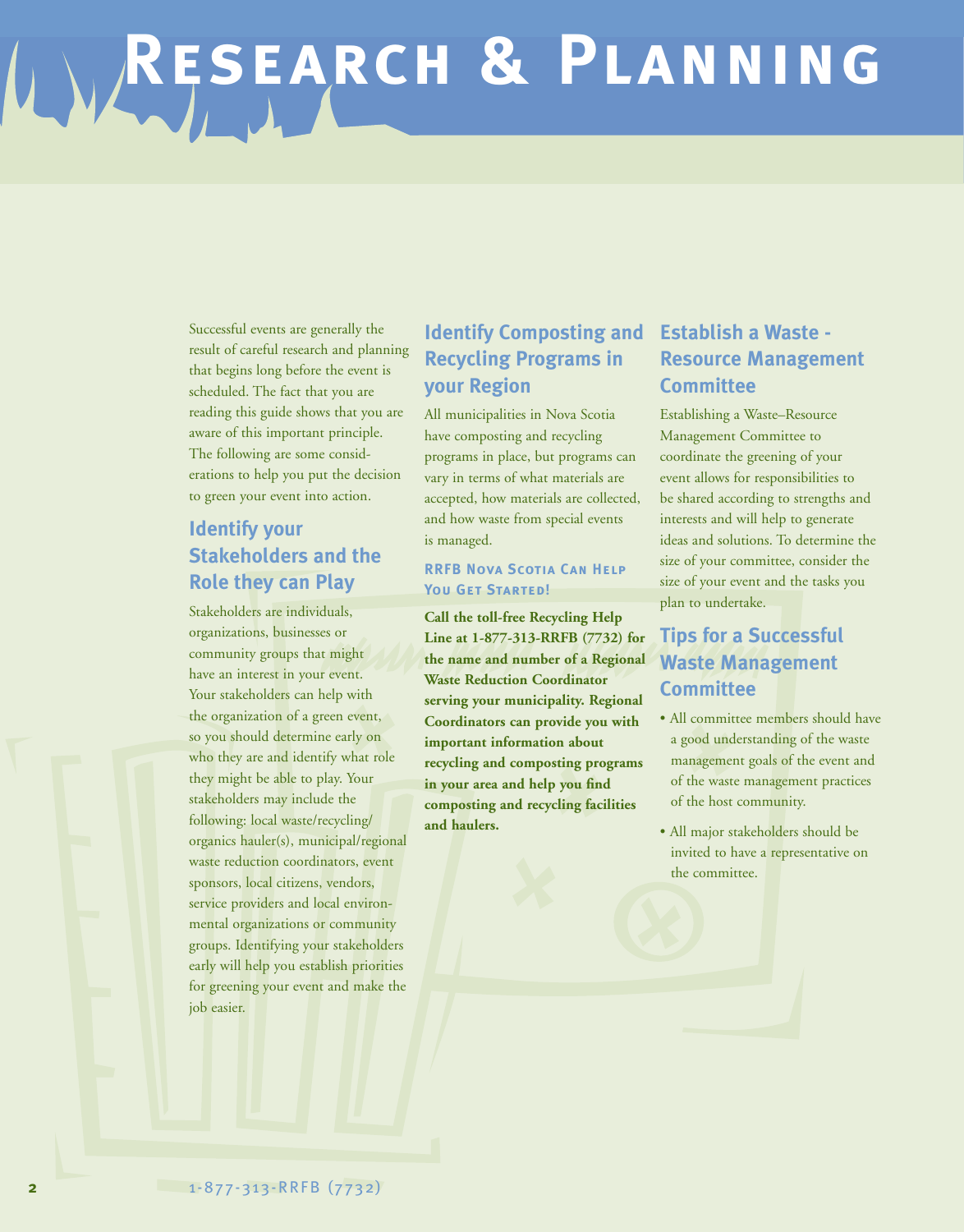#### **Assign a Waste Reduction Coordinator**

One individual should be assigned the role of Waste Reduction Coordinator for the event. This individual should have strong organizational and communication skills, a solid understanding of local area waste management programs and practices, and be committed to the goals of the Waste–Resource Management Committee.

#### **For Smaller Events/Festivals**

Community suppers, garden parties, weddings and other small gatherings can also benefit from event greening. Although you may not need to establish a committee, you still need the support of those involved to successfully reduce waste at your event. There may be less waste to manage at smaller events, but it still takes planning.

#### **Identify Goals**

One of the first activities of the Waste–Resource Management Committee is to identify overall goals and objectives for the greening of the event. What does the Committee hope to achieve by greening the event? It is important to include all stakeholders in devel-oping a policy to ensure that all needs are addressed. Goals might include financial, environmental, and political considerations.

#### **Sample Goals**

The Mahone Bay Wooden Boat Festival set the following goals as part of its event greening policy:

- Use education, reuse, recycling and composting to reduce the amount of waste sent for disposal.
- Ask food and beverage vendors to use compostable, reusable or recyclable containers, or provide appropriate supplies to them.
- Raise the awareness of organizers and participants about waste management issues and the establishment of a green event through displays, flyers and promotions.
- Provide a 3-stream waste station for compostables, recyclables, and garbage.

*The Mahone Bay Wooden Boat Festival is an annual celebration of the community's history of ship building that attracts thousands of visitors to the South Shore of Nova Scotia every year. In 2000, the Festival Committee hired an Event Greening Coordinator to help make the event as waste-free as possible. As a result of cooperation between municipal representatives, festival organizers, and the public, the Festival successfully recycled or composted over 80% of the waste generated at the event by using the principles in this guide.*

acity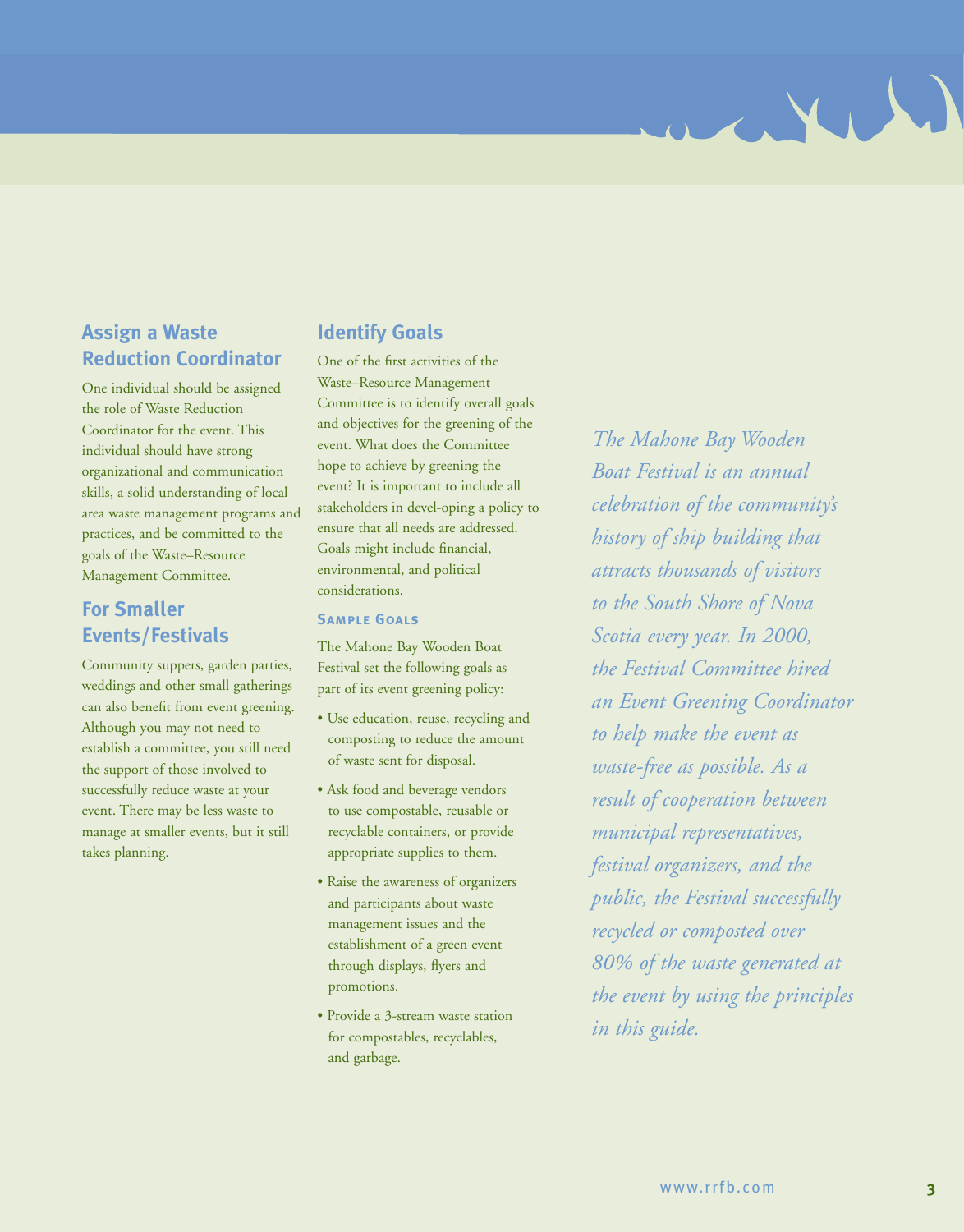# **Research & Planning**

#### **Identify Potential Waste Identify Disposal Materials**

Another important task of the Waste–Resource Management Committee/ Coordinator is to determine what waste materials will be generated at the event and what other waste might arrive at the event from surrounding businesses or activities. Establish a list of waste products, and if possible, identify each material and the quantity that will be produced.

You might consider contacting organizers of other similar-sized events for advice. Vendors attending your event may also be able to help estimate waste quantities by providing estimates of expected sales of food and beverages.

#### **Important Considerations:**

- Will food or beverages be served? If so, what type of beverage containers and utensils will be used?
- What types of containers/packaging are likely to arrive at your site?
- Are there other businesses in the area that may inadvertently contribute waste to your site?
- What activities will occur at your event and what waste products will be produced? *To view a wide variety of waste*

### **Options and Alternatives**

Once you have identified potential waste materials, consider each one individually to determine disposal options and possible alternatives. Your Regional Waste Reduction Coordinator will be able to help you assemble this vital information. Contact RRFB Nova Scotia for the name of a Regional Waste Reduction Coordinator serving your area.

#### **Think About:**

- Is the material banned from disposal?
- Is the material recyclable? Compostable? Reusable? Subject to a deposit/refund?
- Could a recyclable, compostable, or reusable product be used instead of a disposable product?
- Could packaging be reduced or eliminated by changing how a particular product is served?
- Could a particular waste item be eliminated from the event through an event policy?

#### **Determine the Waste Separation System for the Event**

The Waste–Resource Management Committee/Coordinator will need to research and determine what type of waste separation system will be appropriate for the event. Waste receptacles can be purchased, rented, borrowed, or constructed and can range from complex designs to a simple row of individual containers. When planning a waste station for your event, be sure to consider your budget, anticipated quantities and types of waste, and the durability of the system.

#### **IMPORTANT CONSIDERATIONS:**

- Each waste stream should be represented by a specific colour: blue for recycling, green for organics, and black for garbage.
- The shape of each slot is key: narrow for paper, round for recycling, square for garbage and rectangle for organics.
- A lid on the organics container will prevent contamination.
- Containers should have slanted tops so that waste will not be left on top.
- Place recycling, composting and garbage containers side by side. This will lessen the likelihood of all material getting thrown into the same container.

*Scotia's website at www.rrfb.com, and click 'resources'.*

*receptacles, visit RRFB Nova*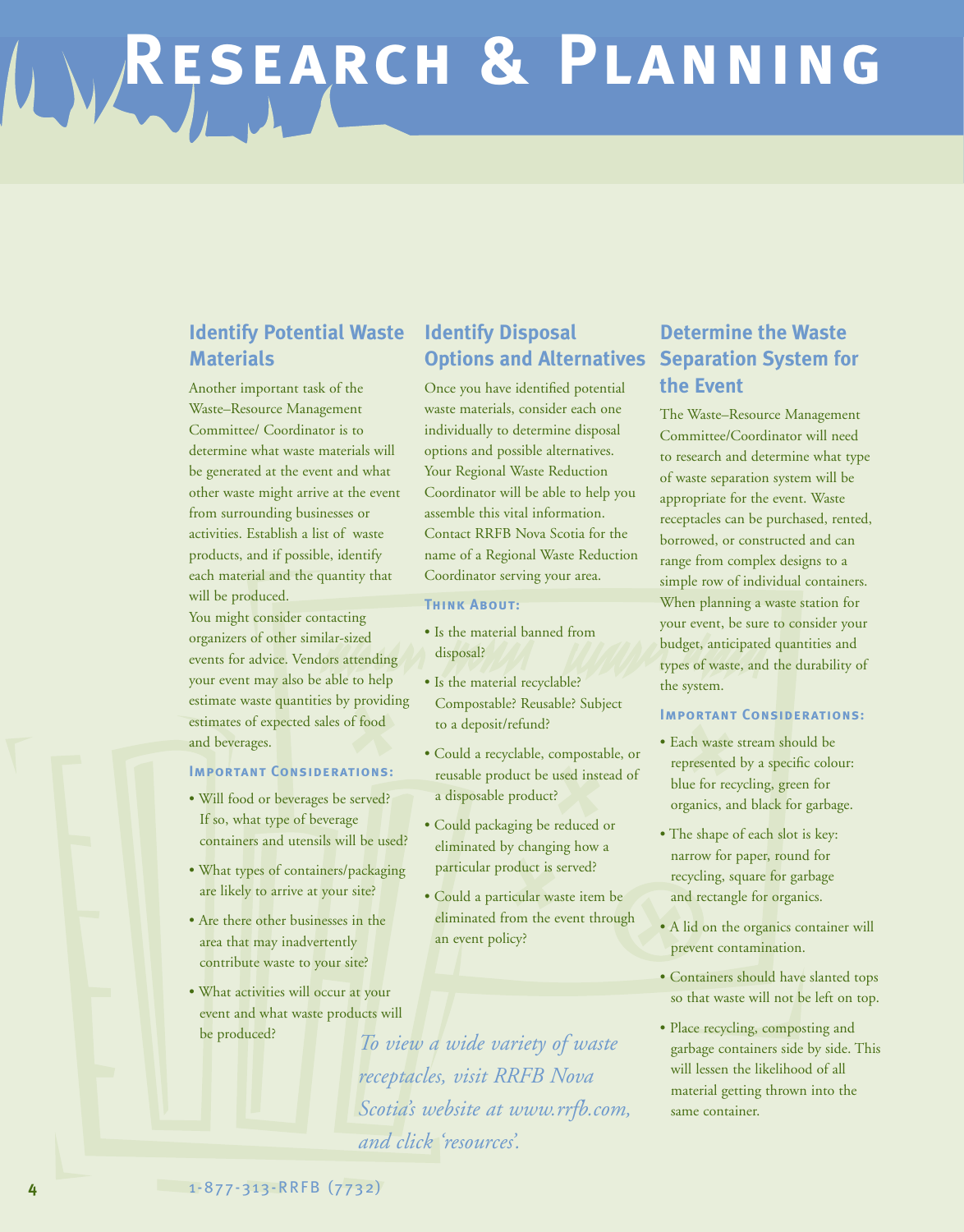#### **Signage For Waste Stations**

- Use simple and clear signs that show people what goes in each container. Use graphics with minimal text.
- Signs should be located at eye-level, preferably on the top (back) of the container.
- For larger events, you should consider training volunteers to educate visitors about proper waste separation and the system your event is using. This will help reduce contamination in the different containers.
- RRFB Nova Scotia sells colourful bilingual signage for public waste containers. The signs are suitable for indoor and outdoor use and are available at cost. Contact RRFB Nova Scotia for more information.

#### **Cost Recovery**

If budgets are tight, here are a couple of ideas for recovering some of the costs associated with greening your event.

- Vendor Stewardship The majority of waste produced on site often comes from vendors, so have them share the responsibility for some of the expenses related to waste management. Costs could be incorporated into booth/vendor fees or could be calculated as a separate charge based on the quantity of waste generated.
- The provincial Deposit/Refund System applies to all ready-to-serve beverage containers sold in Nova Scotia (excluding milk). Collect redeemable beverage containers separate from other recyclable containers (or separate them after the event) and take them to one of over 87 Enviro-Depots across the province for a 5 cent refund. Nickels can quickly add up to dollars that can be applied to waste management costs. Contact RRFB Nova Scotia for the location of an ENVIRO-DEPOT<sup>™</sup> near the event.



 $\mathbf{X}$ 

*The Deposit/Refund System can be used to encourage volunteer organizations to assist with the greening of your event. Community-based clubs and groups may be interested in assisting with your waste management efforts in exchange for the refunds collected on redeemable beverage containers.*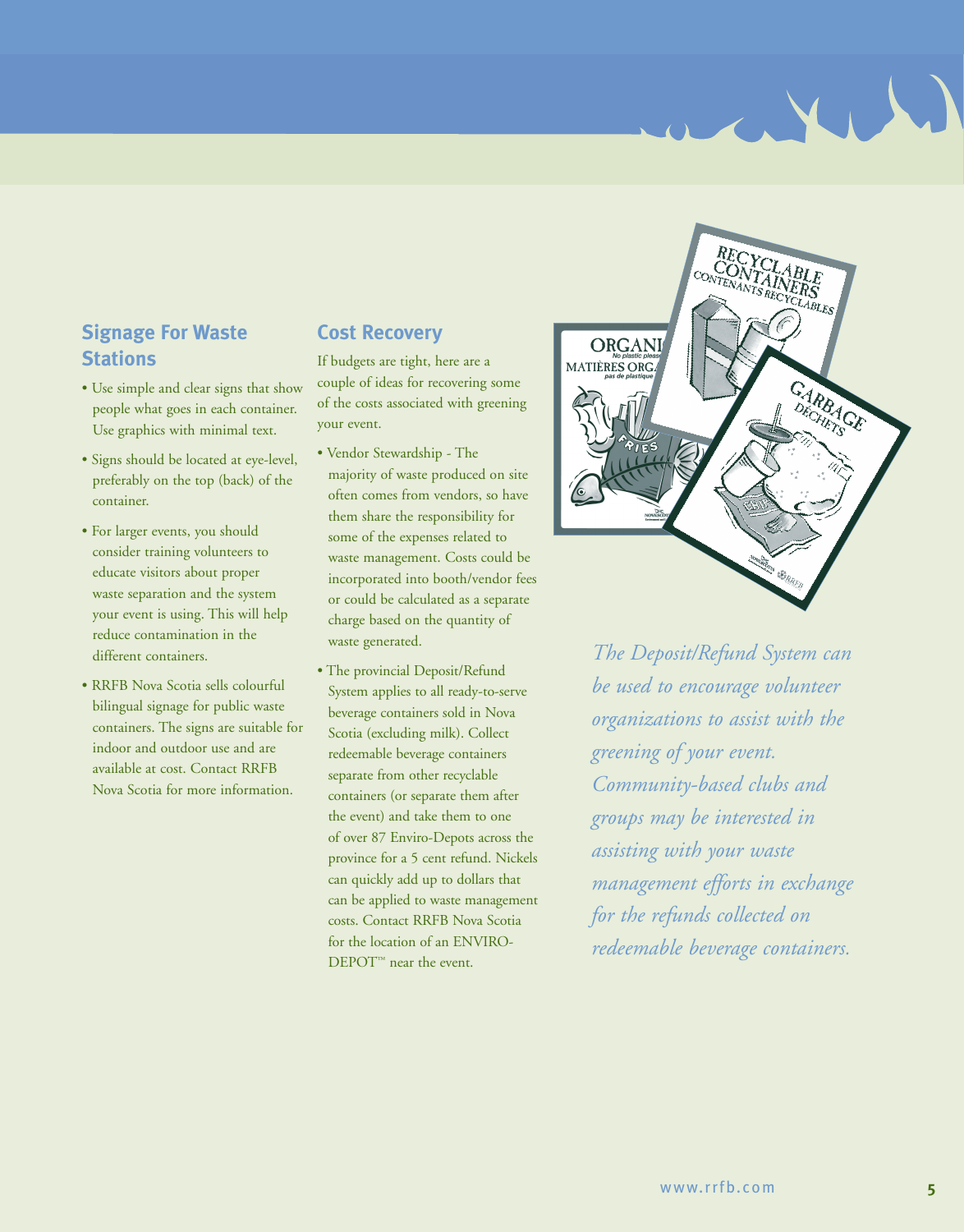## **PARTNERSHIPS**

#### **Volunteers and Staff**

 $\Delta L$ 

Volunteers and staff are important to the overall success of greening your event. Volunteers and staff, who are properly trained in responsible waste management practices, can encourage visitors to participate in greening the event. To be effective, volunteers and staff should understand the Waste-Resource Management Committee's goals and be included in the planning.

For larger events, it may be helpful to provide special shirts for your volunteers so that they are easily recognizable to people looking for waste separation information.

#### **Waste Haulers**

Depending on the size of your event, you may have to contract a local hauler to collect recyclables, organics, and garbage from the event. Once you have determined the types and quantities of waste expected, you should contact a hauler to make the necessary arrangements.

As front-line service providers in the waste management industry, haulers have experience that might help you plan the greening of your event. During your discussions with a potential hauler, explain the goals of your initiative. Haulers may be able to provide you with helpful information about the types of collection containers best suited to your event, setting up waste stations, and other related aspects of wasteresource management. Your hauler could be a valuable member on the Waste-Resource Management Committee for the event.

Check out the Directory of Solid Waste, Reuse, Recycling and Composting Contacts on the website of the Nova Scotia Department of Environment and Labour (*www.gov.ns.ca/enla/emc/wasteman*) for information about haulers and facilities serving your area, and/or ask your Regional Waste Reduction Coordinator for some help identifying possible partners. Contact RRFB Nova Scotia for the name of a Regional Coordinator serving your area.

For smaller events, waste volumes may not justify waste pick-up or storage bins. In this case, trucking the recyclables, organics, and waste directly to your local waste management facilities may be more financially feasible. At smaller events you may find that curbside collection is acceptable. In this case, you will need to have a place to store your materials until collection day. Contact your local municipality for details.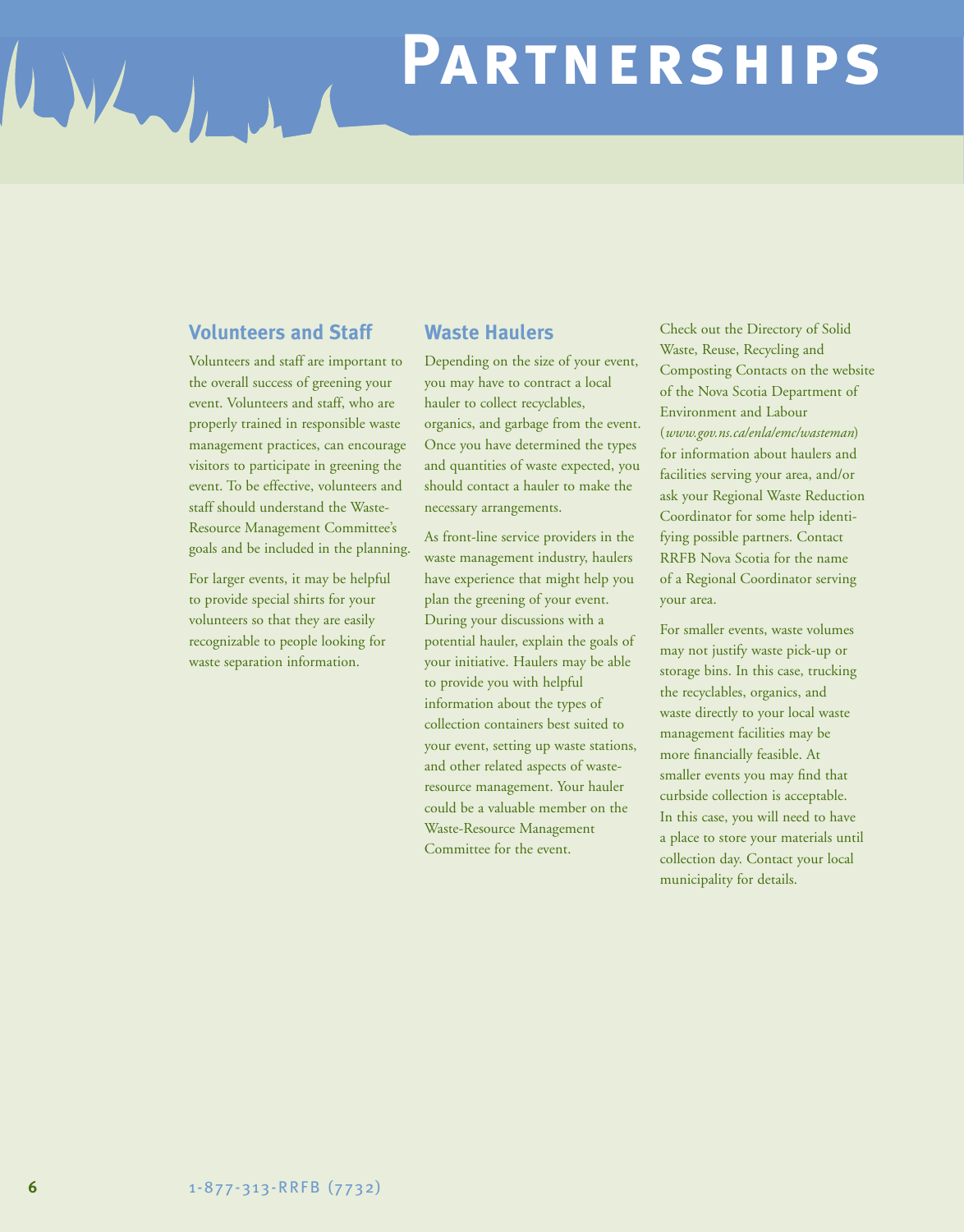#### **IMPORTANT CONSIDERATIONS**

- What materials does the hauler collect? Garbage? Recyclables? Organics?
- How does the hauler charge? (It generally costs more to take waste for disposal than it does to take organics to a compost facility, or recyclables to a recycling facility.)
- Will the hauler pick up and transport waste, recyclables, and organics directly from your site?
- Will the hauler empty and/or collect waste, recyclables, and organics after regular working hours?

#### **Vendors and Service Providers**

Most festivals or events include participation from food, beverages, and merchandise vendors. Although vendors and service providers may not be confirmed in the early stages of planning, potential suppliers should be told that your event will be green. By communicating your intentions early, you will help develop a constructive partnership and increase the likelihood of getting products and services that will complement the goals of your event greening.

#### **Some ideas for encouraging wastereduction at the source:**

 $\mathbf{X}$ 

- Encourage vendors to use dishes and utensils that are compostable, recyclable or reusable (e.g. paper plates instead of foam plates).
- Discourage the use of unnecessary disposable items such as plastic straws and stir sticks.
- Discourage single-serve containers for food and condiments (e.g., milk, cream, sugar, ketchup, mustard). Serve these products in jugs, bowls, or bulk dispensers.
- Purchase and sell beverages in storebought recyclable/refundable/refillable containers where possible.
- Purchase products with recycled content (e.g., napkins made of recycled paper).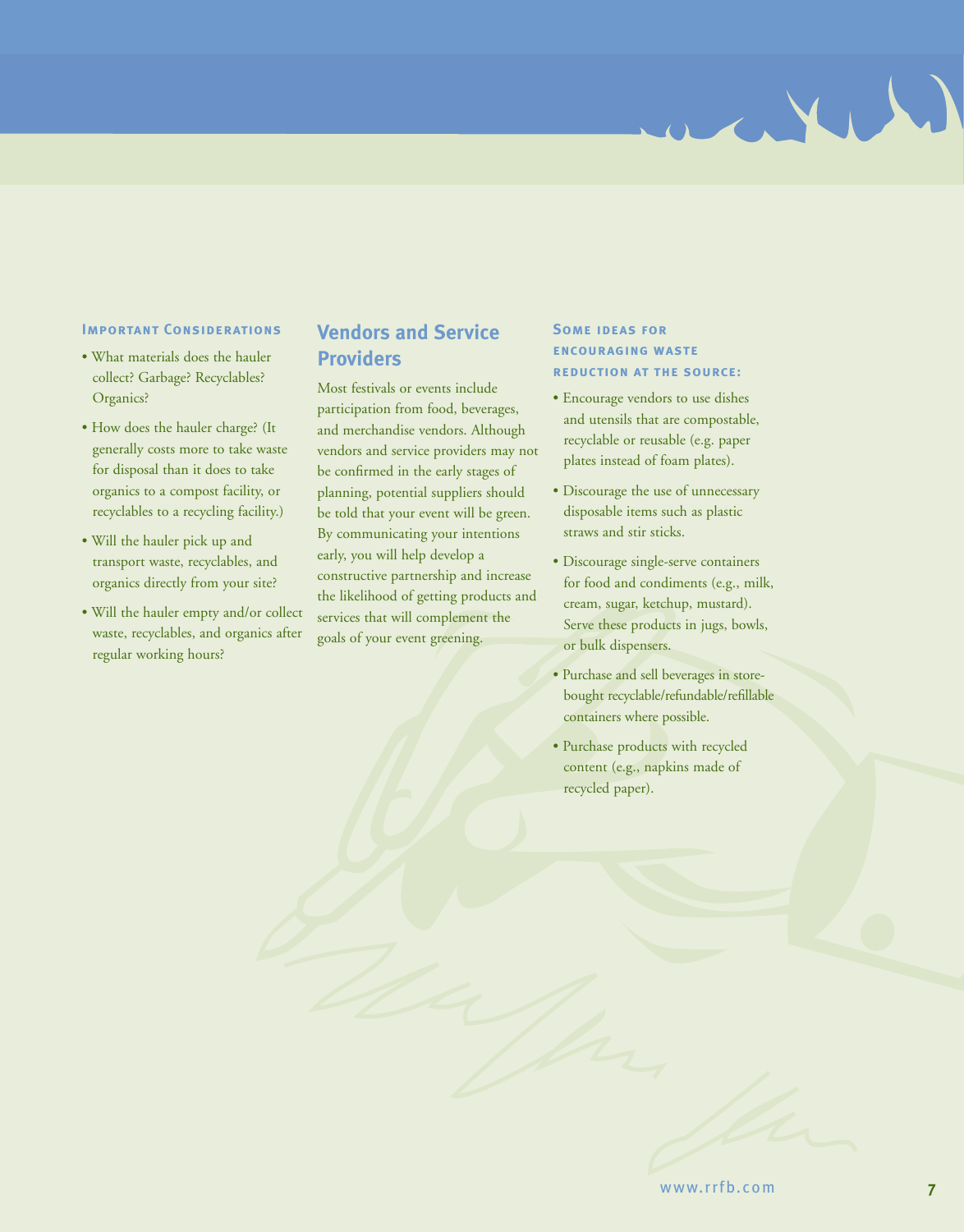**Communication**



Promoting the greening of your event will help gain public participation toward your goals and provide an opportunity to teach others about the importance of waste reduction. As with all aspects of organizing an event, communication must begin early in the planning process and continue throughout the event.

#### **Before the Event**

- Make sure that vendors, service providers, and people involved in other aspects of planning the event are aware of your waste reduction goals.
- Inform local and regional media of your intentions. Your efforts to green your event will make a great news story.

Call RRFB Nova Scotia for the name of a Waste Reduction Educator in your area. The educator may be available to set up a display at your event highlighting waste management programs and help visitors understand why you have chosen to green the event.

#### **During the Event**

- Make sure that the public is aware of why you are greening the event and what waste separation system has been put in place.
- Encourage participation by acknowledging the support of vendors, service providers, and the general public.

#### **After the Event**

- Communicate with vendors, service providers and event organizers about your event greening achievements.
- Communicate with local and regional media about some of the success stories from the greening of your event. How much waste was diverted through recycling and composting? Was public participation high?

#### **Ideas For Promoting the Greening of Your Event**

- Send out a news release to local and regional newspapers, and television and radio stations.
- Contact your local radio station and set up a radio interview.
- Produce a special brochure or flyer for the event.
- Design a web page and link it to provincial waste management sites such as *www.rrfb.com* and *www.gov.ns.ca/enla/emc/wasteman*
- Post information on community bulletin boards and at public places.
- Promote your goals acknowledge public participation by making announcements at the event.
- Put up posters at the event. Laminate signs and posters to ensure durability and to keep them in good condition for future use.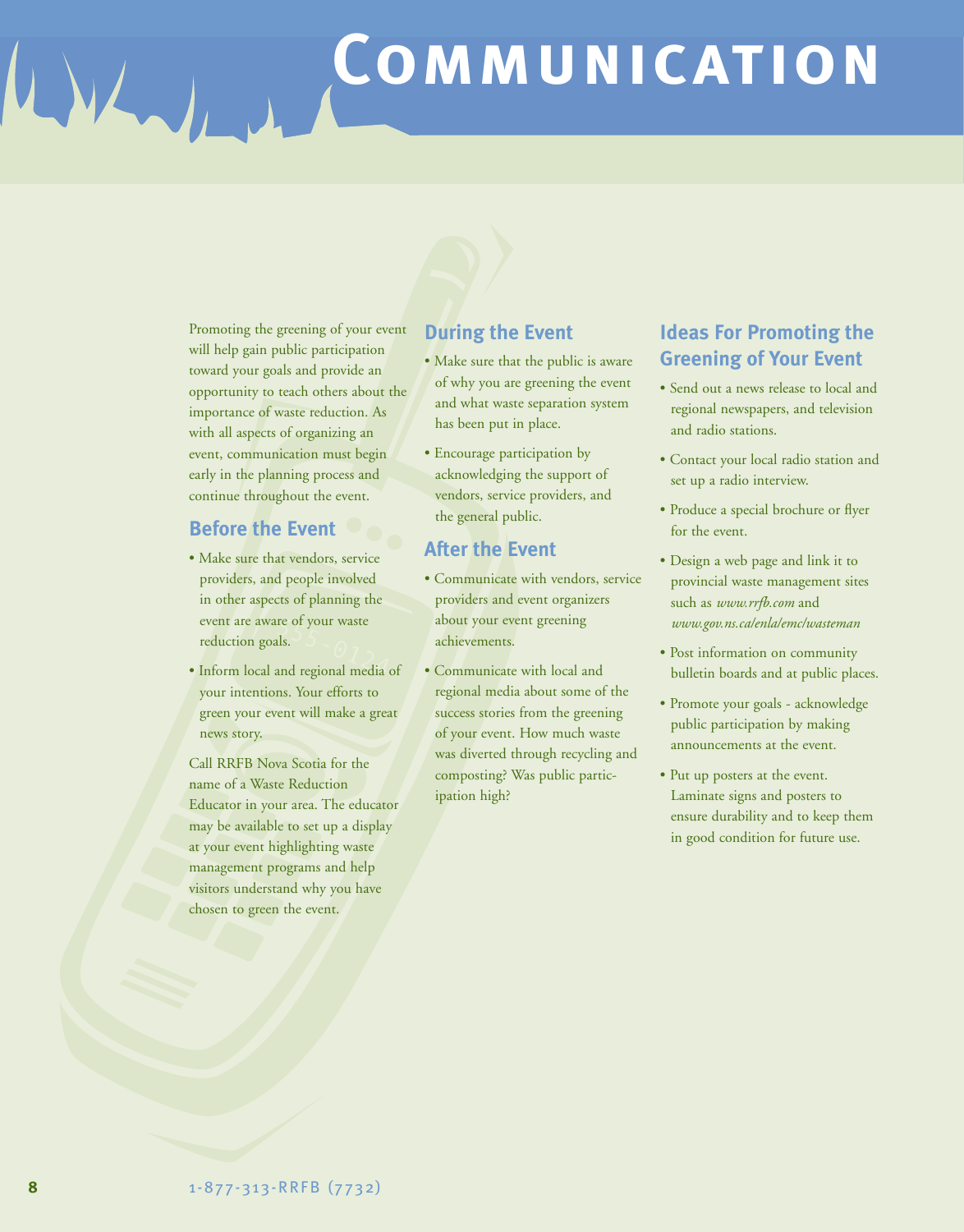## **MONITORING**

All the effort you put into planning for the event needs to be taken one step further – putting the plan into action! Try to develop a team to share the responsibilities during the event – perhaps members of the Waste-Resource Management Committee or a group of volunteers will be available to help.

#### **Things To Do During the Event**

- **Monitor waste stations regularly.** If possible, post volunteers at waste stations to ensure that waste is placed in the right receptacle.
- **Empty waste, recycling, and organics containers as needed.** Emptying containers may be easier and less disruptive if you line containers with bags. Check with your Regional Waste Reduction Coordinator about the the types of bags and liners that are accepted by facilities in your region.
- **Keep your event litter free.** Occasional sweeps of the site should be conducted for litter or misplaced waste.
- **Publicize waste management practices at the event.** Encourage participation by making announcements and advertise that the event is "green" on event promotional materials.

#### **On-Site Storage**

If you are collecting and storing your waste, recyclables, and organic materials on site, you will need storage bins. Some haulers or municipal waste management authorities will rent carts, bins, or dumpsters. Prior to delivery, the event committee must decide on the best location for the containers. They should be kept close enough to the site so that waste, recyclables, and organics can be transferred easily, but far enough away so that they don't interfere with event activities. It is important that your hauler has easy access to the bins so that, if necessary, they can be emptied during the event with minimal disturbance to participants.

Separate storage containers will be required for the different types of waste. Have the materials separated according to the recycling guidelines of your municipality. There should be at least one large storage bin or cart for every type of material (garbage, recyclables, and organics). The number of bins will vary with the type of event, the amount of waste expected, and the frequency of pick-up.

#### **Alternatives to Storage Bins:**

If your budget is tight, you can use alternative storage bins such as fish tubs, apple crates or steel barrels.

#### **Pick Up and Delivery**

artill

For larger events, pick-up and delivery services will need to be arranged in advance. Arrange to have event staff on-site to direct the hauler to the location of the containers. Set a collection schedule and have a contact number in case the bins fill up faster than anticipated.

For smaller events, make arrangements to have recyclables, organics, and waste transported off-site, if necessary, until regular collection day.

> *Remember – litter breeds litter! If waste stations and litter are not monitored and managed during the event, people will be less inclined to separate their waste.*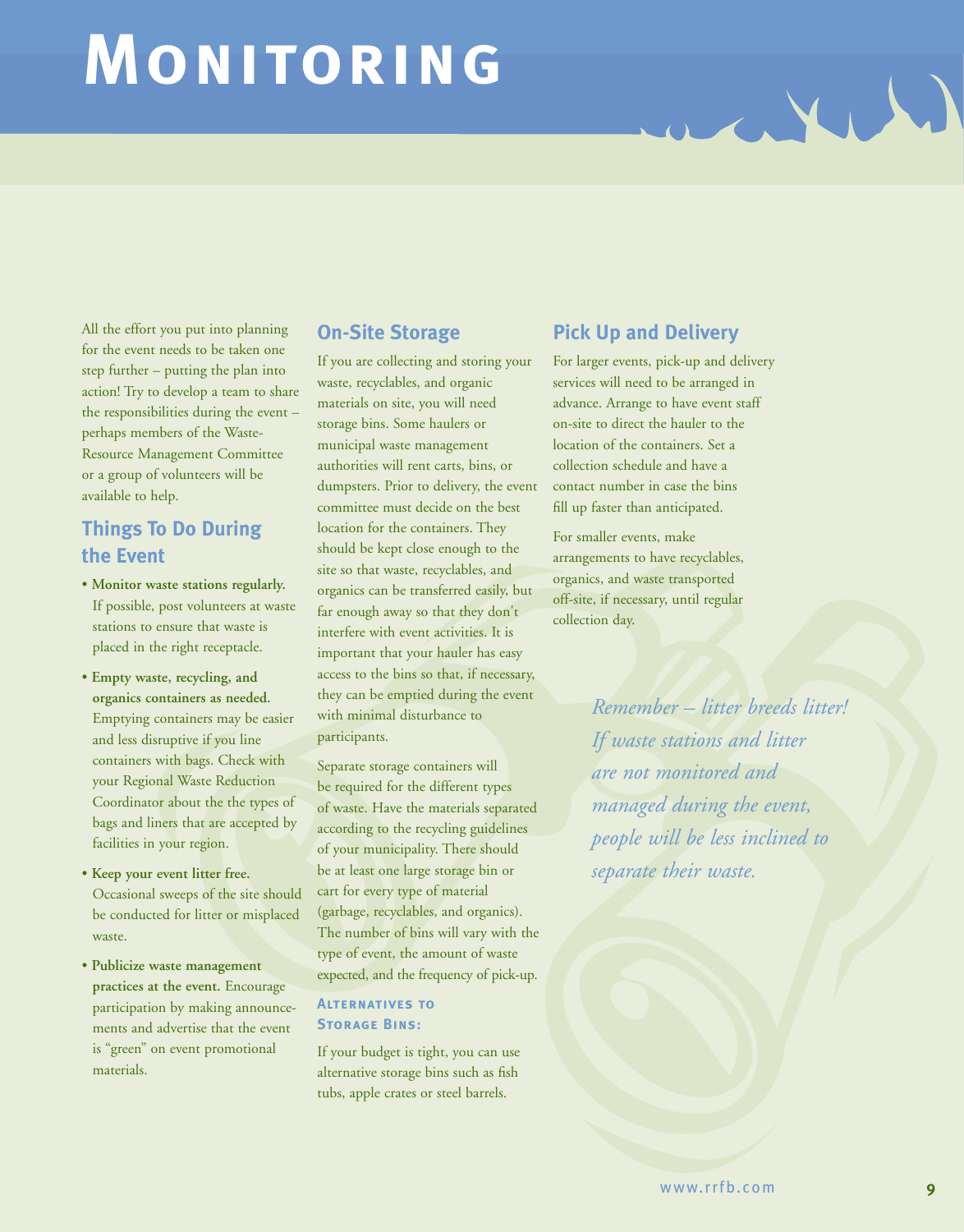# **Clean-Up & Evaluation**

Event sites should be left as clean and undisturbed as they were prior to the event. Conduct a thorough sweep of the event site for litter or misplaced materials. Remove all temporary structures such as waste receptacles and replace any original structures.

Clean all bins and carts prior to storing or returning them. Use a nontoxic environmentally friendly cleaner (dish soap works well) and a long handled brush or mop to clean them.

As with any event or activity, all the hard work you put into it should be assessed to help guide the greening of your next event. A written report should include contact information for everyone involved in planning the event, descriptions of what worked and what did not, and a list of recommendations for improvements. Look at each of the goals the Waste–Resource Management Committee set for the greening of the event. What progress was made towards achieving these goals? How much waste was diverted from disposal through recycling and composting efforts? Was litter successfully managed at your event?

#### **Determining Waste Diversion Rates**

If event organizers are interested in quantifying the amount of waste diverted from disposal, you will need to weigh the materials collected.

#### **To determine your rate of diversion you need to do thefollowing:**

- Keep an accurate count of the number of bags used during the duration of the event. Keep track of the different waste streams separately (garbage, recycling, organics).
- Record the weight of several bags of each waste material to get an average or approximate weight per bag.
- Weight per bag x total no. of bags = Total weight of that type of waste.
- Total weight of recyclables + total weight of organics = Total waste diverted from disposal.

*Every 350 kg (770 lbs) diverted is equivalent to the approximate amount of waste disposed of by one Nova Scotia resident in one year!*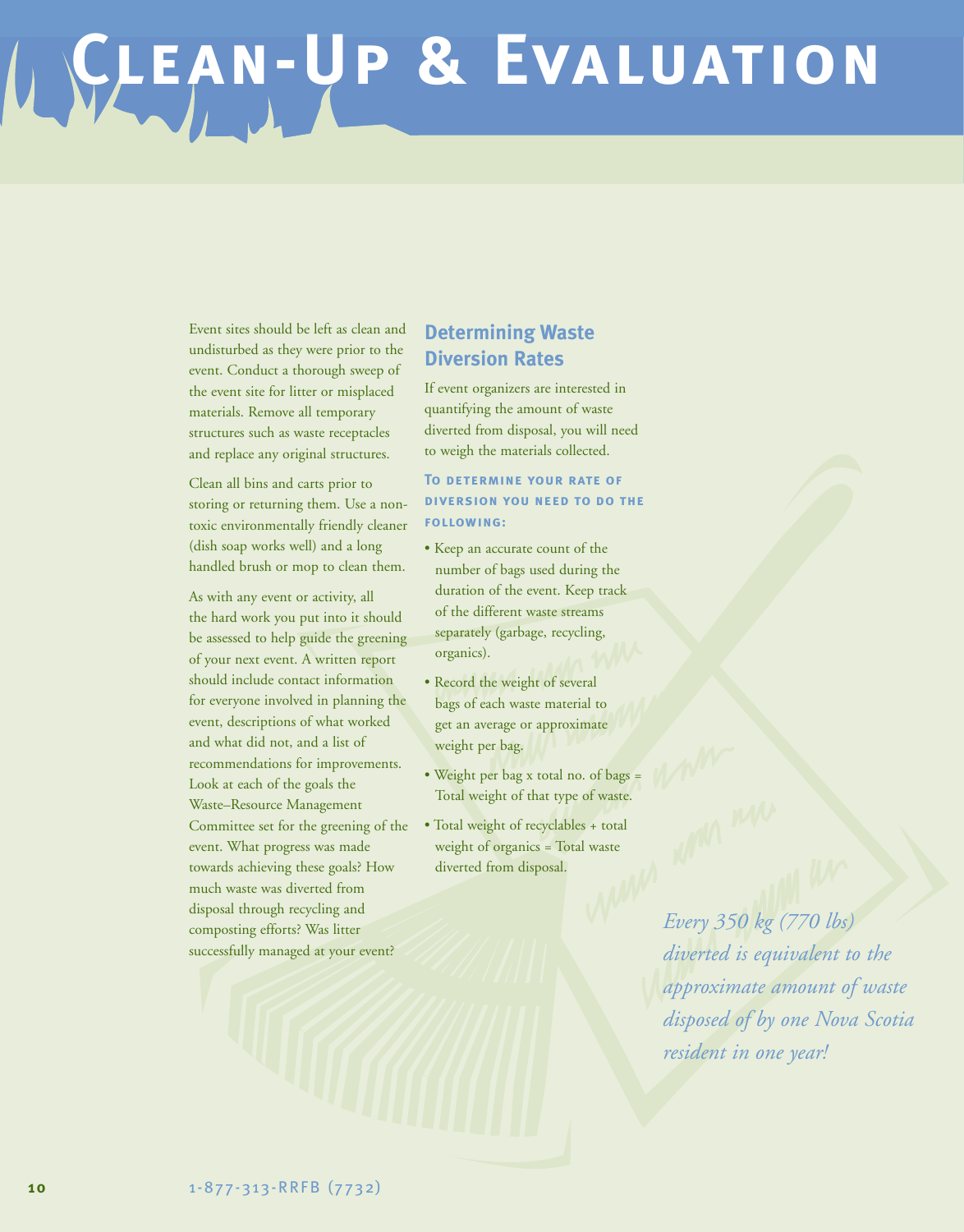### **CHECKLIST**

#### **Event Greening Checklist**

| Identify stakeholders and the role they can play                                                                           |
|----------------------------------------------------------------------------------------------------------------------------|
| Contact your Regional Waste Reduction Coordinator<br>(Call RRFB Nova Scotia at 1-877-313-RRFB (7732) for more information) |
| Collect information about recycling, composting, and other waste management programs in your area                          |
| Establish a Waste-Resource Management Committee                                                                            |
| Appoint a Waste Reduction Coordinator                                                                                      |
| Identify your greening goals                                                                                               |
| Identify potential waste materials                                                                                         |
| Identify disposal options and alternatives                                                                                 |
| Design a waste separation system for the event                                                                             |
| Choose suitable collection containers for garbage, recyclables, and organics                                               |
| Communicate with vendors and service providers                                                                             |
| Publicize your plans through local and regional media                                                                      |
| Monitor waste stations and collection during the event                                                                     |
| Evaluate your achievements                                                                                                 |
| Acknowledge support of all stakeholders and organizers                                                                     |
| Promote your successes.                                                                                                    |

WWW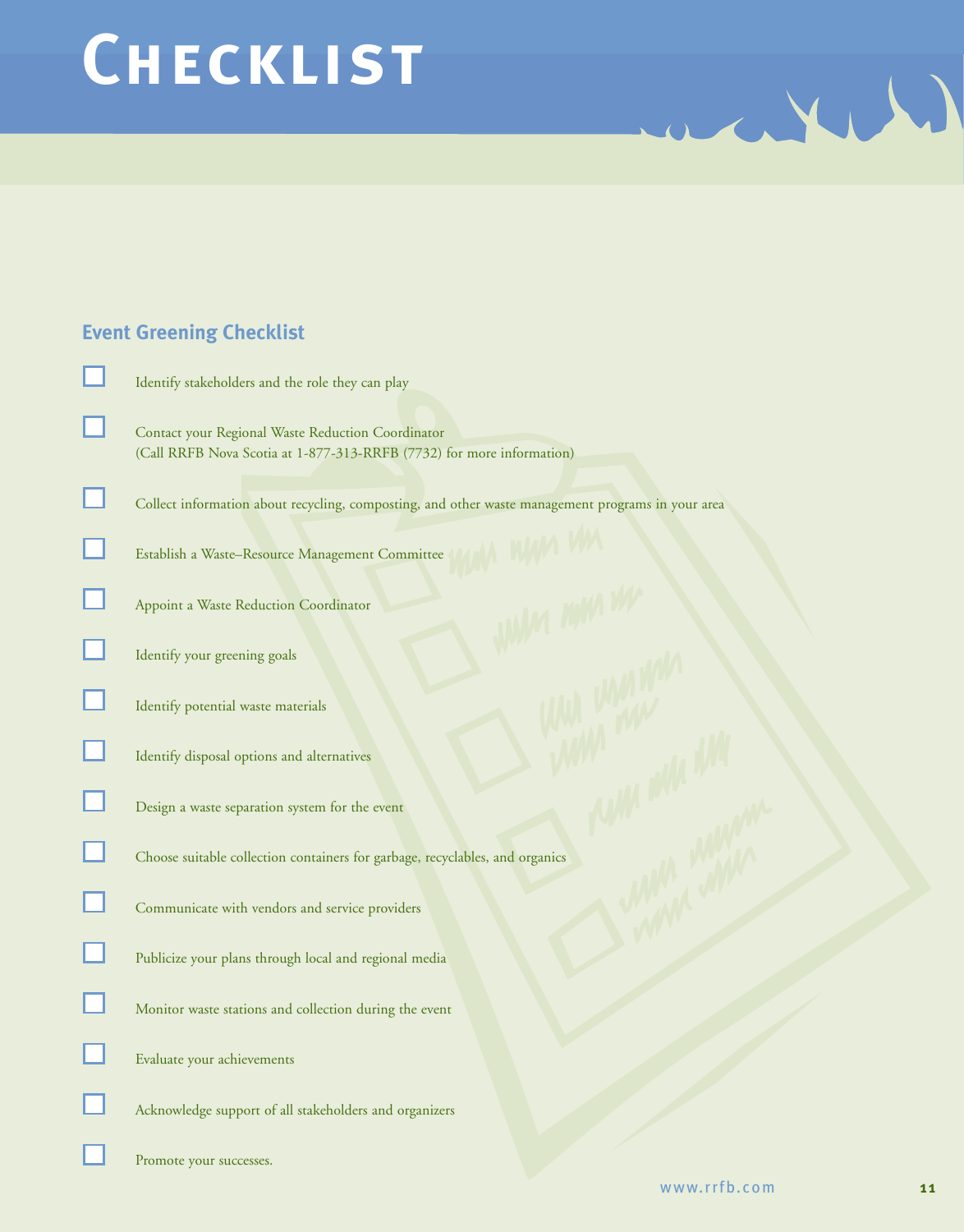## **Quick Tips**

#### **Quick Tips for Reducing Waste and Litter at Public Events**

William

- Keep signs and posters simple. Do not use logos or dates so that signs can be reused at future events.
- Use graphics with minimal text to illustrate where waste should go.
- Set up a drop-off box for eventrelated flyers, posters and other paper products, on or near the event site. Flyers can be reused or recycled.
- Use reusable dishes and cutlery or compostable paper plates and cups.
- Borrow equipment and materials if possible.
- Colour code your containers: blue for recycling, green for organics, and black for garbage.
- Use different slot shapes to indicate material types: narrow for paper, round for bottles, square for garbage and rectangle for organics.
- Limit the amount of potential waste at events by adopting purchasing practices that limit packaging.
- Avoid unnecessary services and production of materials.
- Discourage single-serve containers for food and condiments. Serve them in bulk dispensers, or bowls (milk, sugar, ketchup).
- Plan in advance: buy what you need and return what you do not use.
- Avoid materials, supplies or equipment that are hazardous, wasteful and non-recyclable.
- Recycle waste materials such as paper, plastic, and glass through curbside programs or at local recycling facilities.
- Purchase and sell beverages in storebought recyclable/refillable containers where possible.
- If possible, have your waste stations made out of recycled materials and/or constructed locally.
- Recycle redeemable beverage containers at Enviro-Depots.
- Donate leftover materials to other organizations.
- Call RRFB Nova Scotia for the name and number of a Regional Waste Reduction Coordinator serving your municipality. Regional Coordinators can provide you with important information about recycling and composting programs in your area and help you find composting and recycling facilities and haulers.